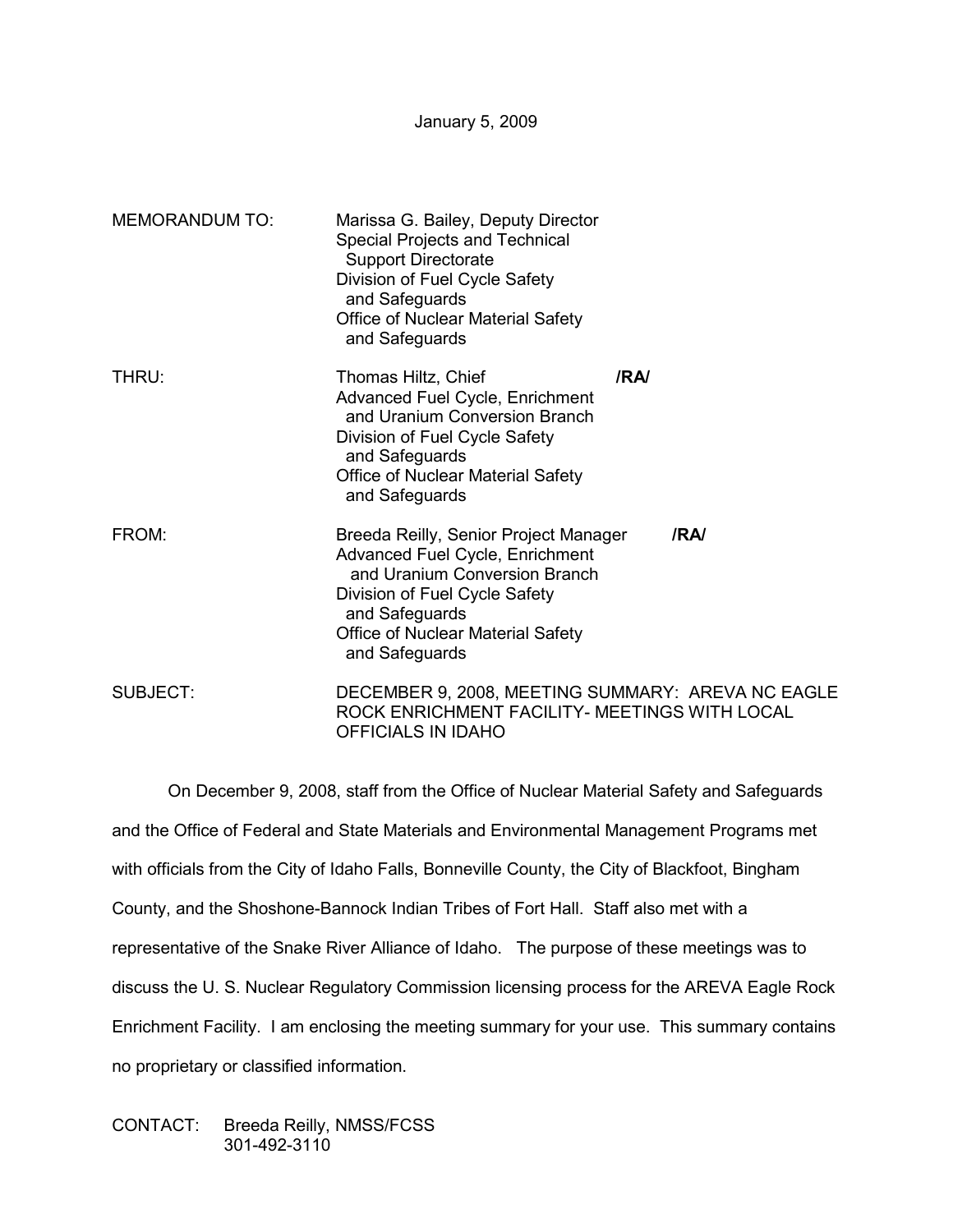Docket No.: 70-7015

Enclosure: AREVA NC Meeting Summary

| CC: | RKrich/AREVA       | WPreacher        | <b>GGilliam</b> | <b>BBrailsford</b> | RChristensen   |
|-----|--------------------|------------------|-----------------|--------------------|----------------|
|     | LStaker            | <b>JFuhriman</b> | MVirtue         | LGonzales          | CBidstrup      |
|     | LAllgood           | WBrower          | CJolley         | <b>LCarter</b>     | JWeatherby     |
|     | <b>PRickards</b>   | KBarr            | CCanter         | LBeard             | <b>SLarsen</b> |
|     | <b>IHardcastle</b> |                  |                 |                    |                |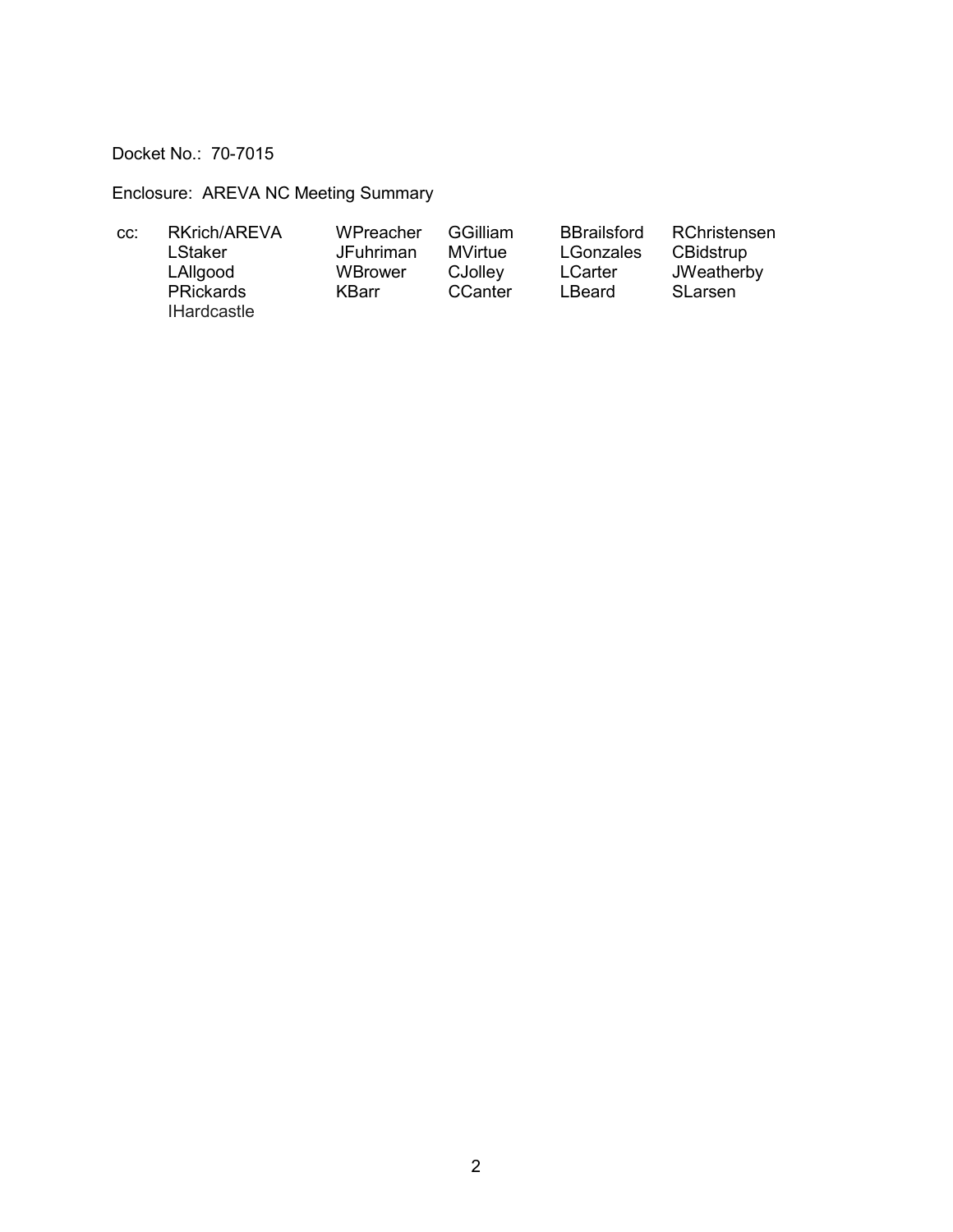Docket No.: 70-7015

Enclosure: AREVA NC Meeting Summary

| CC. | RKrich/AREVA       | WPreacher | <b>GGilliam</b> | <b>BBrailsford</b> | RChristensen   |
|-----|--------------------|-----------|-----------------|--------------------|----------------|
|     | LStaker            | JFuhriman | MVirtue         | LGonzales          | CBidstrup      |
|     | LAllgood           | WBrower   | CJolley         | LCarter            | JWeatherby     |
|     | <b>PRickards</b>   | KBarr     | CCanter         | LBeard             | <b>SLarsen</b> |
|     | <b>IHardcastle</b> |           |                 |                    |                |

CONTACT: Breeda Reilly, NMSS/FCSS<br>301-492-3110

| <b>DISTRIBUTION:</b>     |                |               |                    |
|--------------------------|----------------|---------------|--------------------|
| MWeber/NMSS              | CHaney/NMSS    | DDorman/FCSS  | NSt. Amour/OGC     |
| <b>KEverly/NSIR</b>      | CAbrams/OIP    | APowell/OCA   | DMcIntyre/OPA      |
| RVirgilio/FSME           | DSeymour/Regll | Henson/Regil  | TGody/Reg II       |
| MSheikh/Reg II           | SDembek/OIP    | LClark/OGC    | GKulesa/FSME       |
| <b>BSmith/FCSS</b>       | CSafford/OGC   | RHannah/Regll | RTrojanowski/Regll |
| GSuber/FSME              | PBubar/FSME    |               |                    |
| <b>AREVA Website-Yes</b> |                |               |                    |

ML083540405

| <b>OFC</b>  | AFCB           | UEB              | AFCB          |  |
|-------------|----------------|------------------|---------------|--|
| <b>NAME</b> | <b>BReilly</b> | <b>VWilliams</b> | <b>THiltz</b> |  |
| <b>DATE</b> | 12/19/08       | 12/29/08         | 01/05/09      |  |

**OFFICIAL RECORD COPY**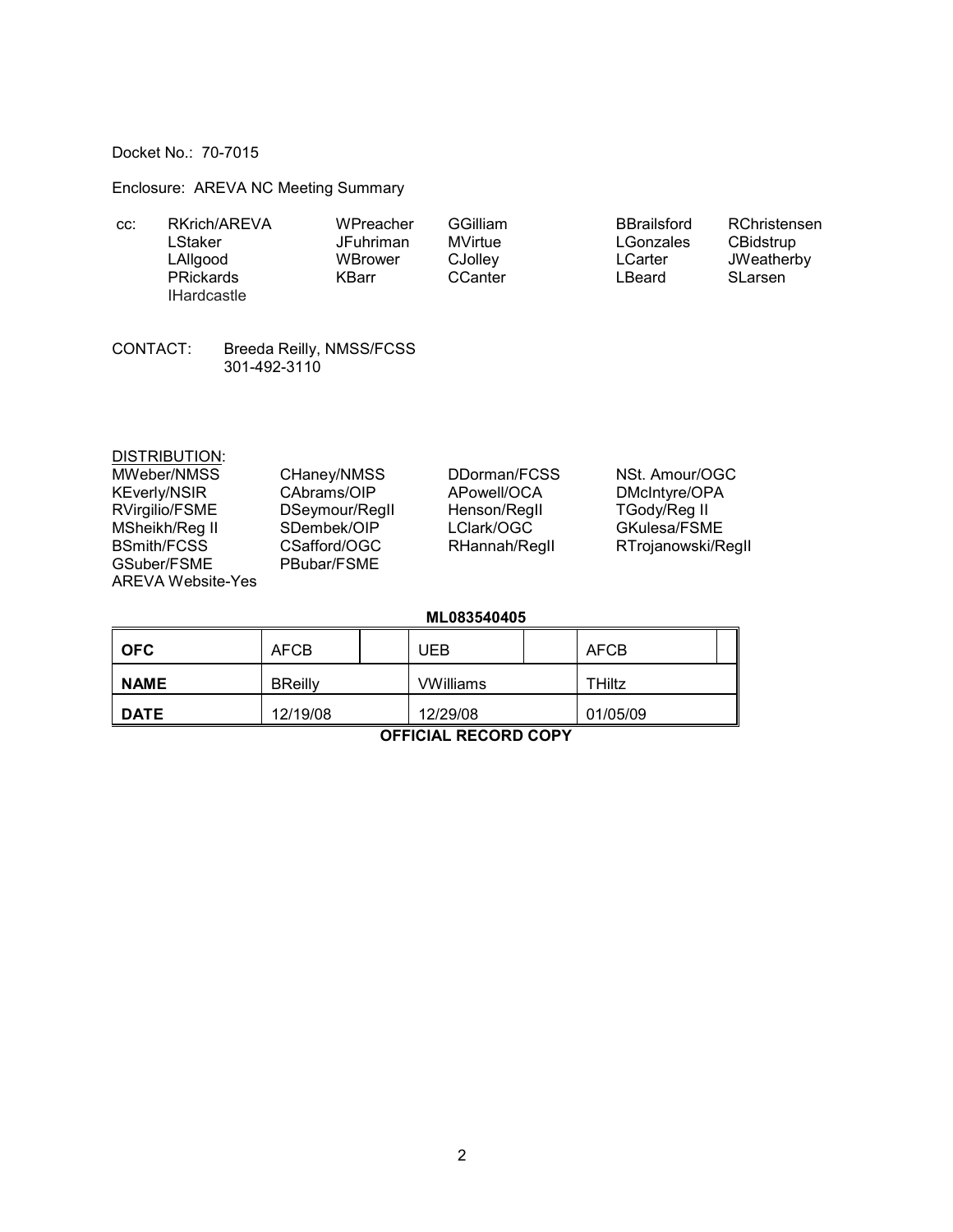### **Summary of AREVA NC Meetings with Local Officials**

| <u>Date:</u> | December 9, 2008                                                                                                                                                                                                                           |                                                                                                                                                                                                                  |
|--------------|--------------------------------------------------------------------------------------------------------------------------------------------------------------------------------------------------------------------------------------------|------------------------------------------------------------------------------------------------------------------------------------------------------------------------------------------------------------------|
| Places:      | City Hall Annex Building, Idaho Falls, ID<br>Bonneville County Offices, Idaho Falls, ID<br>City Hall, Blackfoot, ID<br>Bingham County Offices, Blackfoot, ID<br>Wakeup Call Coffee Shop, Blackfoot, ID<br>Fort Hall Indian Reservation, ID |                                                                                                                                                                                                                  |
| Attendees:   | City of Idaho Falls:                                                                                                                                                                                                                       | J. Fuhriman, Mayor<br>R. Taylor<br>I. Hardcastle, City Council President<br>M. Lehto, City Council Member<br>K. Cornwell, City Council Member<br>S. Perry, City Council Member<br>K. Taylor, City Council Member |
|              | <b>Bonneville County:</b>                                                                                                                                                                                                                  | L. Staker, Commissioner<br>R. Christensen, Commissioner                                                                                                                                                          |
|              | City of Blackfoot:                                                                                                                                                                                                                         | M. Virtue, Mayor                                                                                                                                                                                                 |
|              | Bingham County:                                                                                                                                                                                                                            | W. Brower, Commissioner<br>C. Jolley, Commissioner<br>L. Carter, Commissioner                                                                                                                                    |
|              | <b>Snake River Alliance:</b>                                                                                                                                                                                                               | B. Brailsford, Program Director                                                                                                                                                                                  |
|              | The Shoshone-Bannock Tribes:                                                                                                                                                                                                               | W. Preacher, Tribal/DOE Program Director<br>P. Teton<br>M. Timbana<br>C. Cutler<br>L. Buckskin<br>R. Turner                                                                                                      |
|              | NRC:                                                                                                                                                                                                                                       | T. Hiltz<br>G. Kulesa<br><b>B.</b> Reilly                                                                                                                                                                        |
|              |                                                                                                                                                                                                                                            |                                                                                                                                                                                                                  |

# Purpose:

The purpose of these meetings was to discuss the licensing process to be used by the U.S. Nuclear Regulatory Commission (NRC) for reviewing a license application for the proposed AREVA NC Eagle Rock Enrichment Facility.